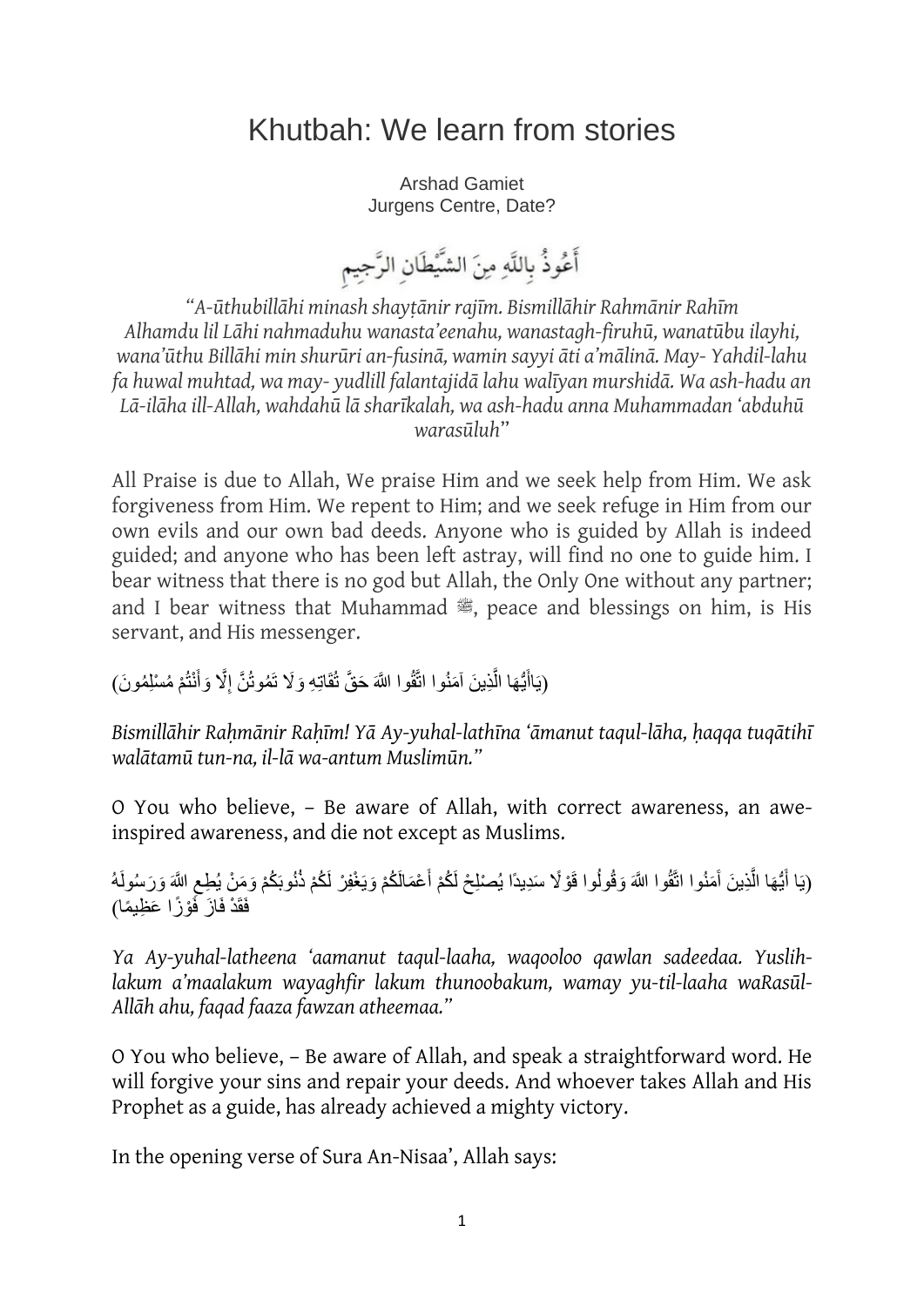يَأَيُّهَا ٱلنَّاسُ ٱتَّقُواْ رَبَّكُمُ ٱلَّذِى خَلَقَكُمْ مِّن نَّفْسٍ وَلِحِدَةٍ وَخَلَقَ مِنْهَا زَوْجَهَا وَبَثَّ مِنْهُمَا رِجَالَا كَثِيرًا وَنِسَآءً ۚ وَٱتَّقُواْ ٱللَّهَ ٱلَّذِى نَسَآءَلُونَ بِهِۦ وَٱلْأَرْحَامَ ۚ إِنَّ ٱللَّهَ كَانَ عَلَيْكُمْ رَقِيبًا ۞

"Ya ay-yhan naasut-taqoo Rabbukumul lathee khalaqakum min nafsin waahidati(n) wa khalaqa minha zawjaha wabath-thamin huma rijaalan katheeran wanisaa-aa. Wat-taqul-Laahal lathee tasaa-aloona bihee walarhaam. Innal Laaha kaana 'alaykum raqeebaa."

"O mankind! Show reverence towards your Guardian-Lord Who created you from a single person, created, of like nature, his mate and from the two of them scattered (like seeds) countless men and women. Be conscious of Allah, through Whom ye demand your mutual (rights) and (show reverence towards) the wombs (that bore you): for surely, Allah always watches over you."

My Dear Sisters and Brothers,

Everyone loves a good story. Human beings are natural story seekers and story tellers. Allah swt uses His Noble Book to teach us through stories. One *Sūrah* is named *Al Qasas, The Story.* It relates the story of Moses and Pharaoh. Another *Sūrah* is described as the most beautiful of stories, describing the most beautiful of men, Joseph, *Nabi Yūsuf, alayhis salām.*

The stories in the *Qur'ān* are not just there for amusement. They are moral stories that teach us right conduct, and there are so many lessons that we can learn from them. Let's just take *Sūrah Yūsuf* as an example. Read verse 3:

غَنْ نَقْصٌ عَلَيْكَ أَحْسَنَ ٱلْقَصَصِ بِمَآ أَوْجَيْنَآ إِلَيْكَ هَٰذَا ٱلْقُرْءَانَ وَإِن كُنْتَ مِن قَيْلِهِ بِلَعِنَ ٱلْغَيْفِلِينِ ﴿ ثُلُ الْمَنْ

"(O Muhammad), by revealing the Qur'an to you, We narrate to you in the best manner the stories of the past although before this narration you were utterly unaware of them<sup>3</sup>."

*Sūrah Yūsuf* is full of lessons for us. We learn about his beauty, both inward and outward. He was he handsomest of men, and most virtuous in character. We learn about the jealously of his brothers that led them to dump him in a well. We learn about his utter reliance on Allah, when he was rescued and sold into slavery. His self-control when his master's wife tried to seduce him; his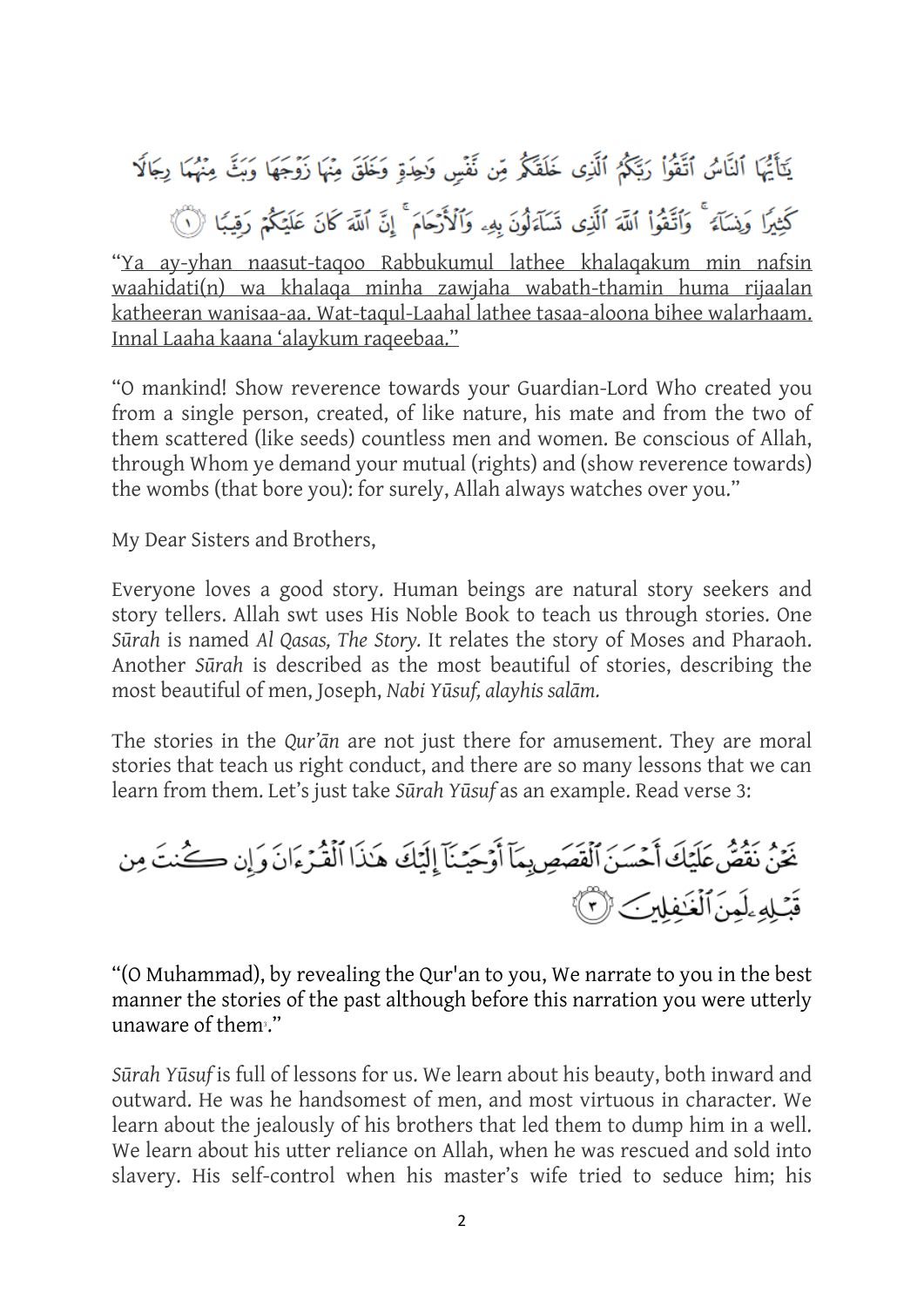resilience in prison, helping fellow prisoners by interpreting their dreams; his rise to power when the king appointed him controller of the grain stores (a kind of Minister of Food and Agriculture that we have today); his wisdom in devising a way to reunite with his brother Benjamin; his clemency shown to his older brothers who abandoned him; *Sūrah Yūsuf* has a classic happily-everafter ending, and it teaches us so much wisdom that we can apply in our own lived experiences today.

*Sura Ibrahīm* describes the amazing story of Abraham, *alayhis salām*, the greatgreat-grandfather of so many prophets. Then there's the story of Nabi Muhammad  $\mathcal{L}$  sws. His story is the most minutely recorded biography of any person in history. Countless books in the *sīrah* literature are supported by thousands of authentic *hadīth.* They offer us the best guidance for our own journey through life. My dear brothers and sisters, with the help of the Qur'ān and the Prophetic *Sunnah,* you and I have no excuse!

The Holy Quran reminds us:

يَتَأَنَّهَا ٱلَّذِينَ ءَامَنُوٓاْ أَطِيعُواْ ٱللَّهَ وَأَطِيعُواْ ٱلرَّسُولَ

"O you who believe, obey Allah, and obey His Messenger." (4:59)

Dear brothers and sisters, our obedience to Allah and our obedience to his beloved Prophet Muhammad  $\equiv$  is the true meaning of our bearing witness, as we testify in our *kalima shahāda.*

## أَشْهَدُ أَنْ لَأَإِلَهَا لَا اللَّهُ وَأَشْهَدُ أَنَّ هُجَدّاً عَدُلٌ ذَرَسُوْلُهُ

"*Ash-hadu Allāh ilāha il-lal-Lāh, wa ash-hadu anna Muhammadan rasūl-Allāh"*

"I bear witness that there is none worthy of worship except Allah, and I bear witness that Muhammad is the Messenger of Allah."

We recite this first pillar of Islam many times a day. It is not just a nice sound on our lips, with no meaning. It is a legal testimony, a sworn statement in the Court of the Supreme Judge of the Universe. It must be said with the utmost sincerity. It has to penetrate our hearts, and transform us from what we are to what Allah wants us to be: His loving and obedient Ambassadors on Planet Earth. The *Shahādah* is part of the *aḍhān.* We all heard it for the very first time as newborn babies. It was the beginning of our own life story, and Insha-Allah, it will be the last words we say when our story ends. Please say: "Ameen!"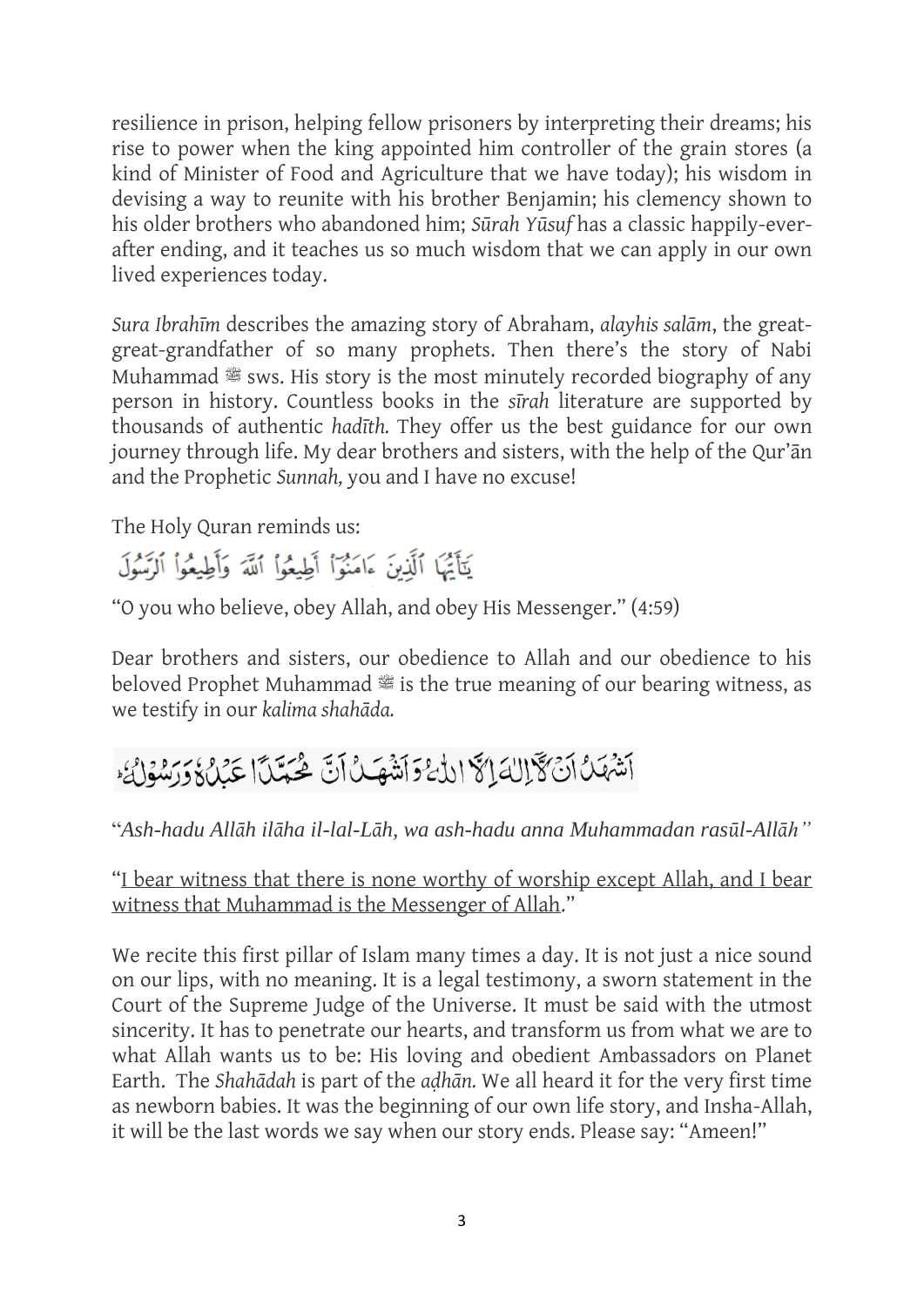*InnAllaha wamalaaika tahu yusallúna alannabi. Yá ay yuhal latheena ámanu sallúalayhi wasallimú tasleema. Allahumma salli alá Muhammad, wa ala áli Muhammad, kamasalayta ala Ibrahim, wa ala ali Ibrahim. Allahumma barik ala Muhammad, kamabarakta ala Ibrahim, wa ala aliibrahim. Fil álameen, innaka hameedun majeed.*

"Allah and His angels send greetings on the Prophet. O you who have faith, send your greetings on him, and salute him with a worthy salutation. O Allah, send Your greetings on Muhammad and his family, just as you sent greetings on Abraham and his family. O Allah, send your blessings on Muhammad and his family, just as you sent blessings on Abraham and his family. In both worlds, You are Praiseworthy and Exalted."

Second Khutbah:

*Sub' hanallahi walhamdulillah, wala hawla wala quwwata illah billah yualthiyu altheem*

*Glory to Allah! Praise to Allah! There is no power and no strength except from Allah!*

My dear respected sisters and brothers,

The stories of the Prophets in the Quran are full of inspiring examples of how to live a noble life that is pleasing to Allah. But what about your story? You may have an amazing life story. Every person's life is unique. You and I can be the authors of our own life story. With Allah's permission, *bi ithnil-Lāh,* you and I can steer our lives back in the direction that pleases Allah. We can still redeem ourselves, despite all the clumsy mistakes we've made in the past.

Just take some time to sit down and reflect. Think of all the good things and bad things that you've done, and the narrow scrapes you've had, where things could have got nasty, but somehow you survived it. That was no coincidence. Allah's Hand of Mercy was there to save you. Think about the many good things that came your way, unexpectedly. Coincidence? NO WAY! Allah was there, is there, will always be there because Allah loves you! Trust Him!

Just like the lives of the Prophets described in the Quran, with all the ups and downs, your life can have a good ending also. Insha-Allah, your life and my life WILL have a good ending, even if the middle part gets a bit messy sometimes.

The key is to remember Allah in good times and in hard times. *Dhikrullāh* is the key. *Dhikrullāh* is the constant loving Remembrance of Allah that moistens the lips and warms the heart. Never stop remembering Allah. Recite His Beautiful Names constantly, and do the things that please Allah.

Hadith 19 of An-Nawawi reminds us to: